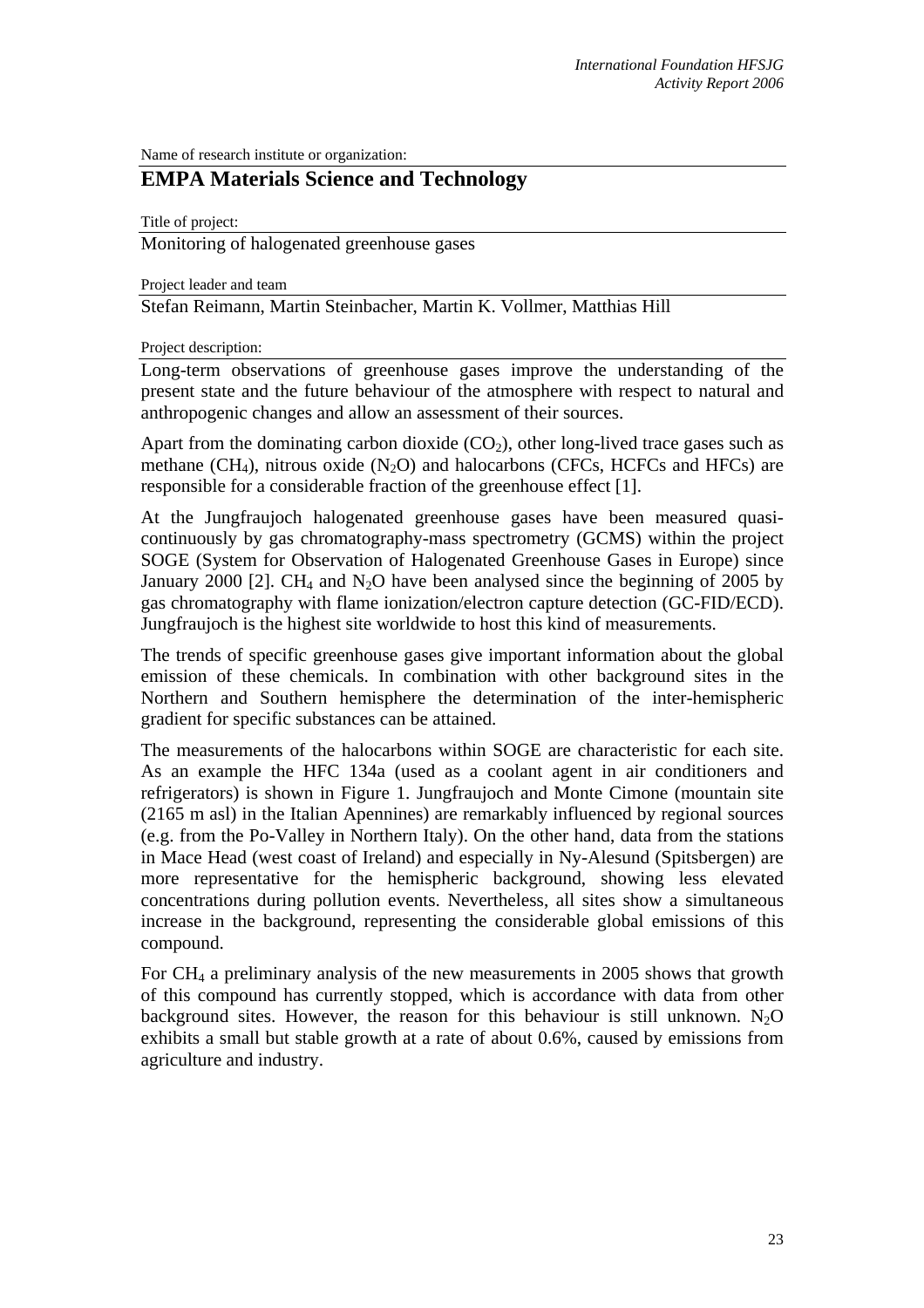

Figure 1: Time series of HFC-134a at Jungfraujoch (Switzerland), Mace Head (Ireland), Ny-Alesund (Norway) and Monte Cimone (Italy).

# **Detection of European sources from Jungfraujoch**

During specific meteorological events (e.g. frontal transport, convectice lifting during anticyclonic periods in summer) polluted boundary layer air reaches the Jungfraujoch. These periods are used to estimate emissions from the European continent. For the localisation of potent European sources of halocarbons a trajectory model was used, based on the Swiss Alpine Model [2]. The results should be regarded as indicative, showing only potential source regions. An example of the detected European emissions of the foam blowing agents HCFC-141b and HFC-152a are shown in Figure 2. Thereby, Northern Italy is seen as a source region for both of the substances, whereas only HFC-152a seems to be emitted from Germany in considerable amounts. As the use of HCFC-141b has been prohibited in Europe within the framework of the Montreal Protocol since 2003, emissions of this substance became small, in accordance with the Protocol.



Figure 2: Source regions resulting from trajectory statistics for HCFC-141b and for HFC-152a in 2004 seen at Jungfraujoch. Units indicate averaged excursions above the baseline, linked to trajectories that passed over the respective grid cell.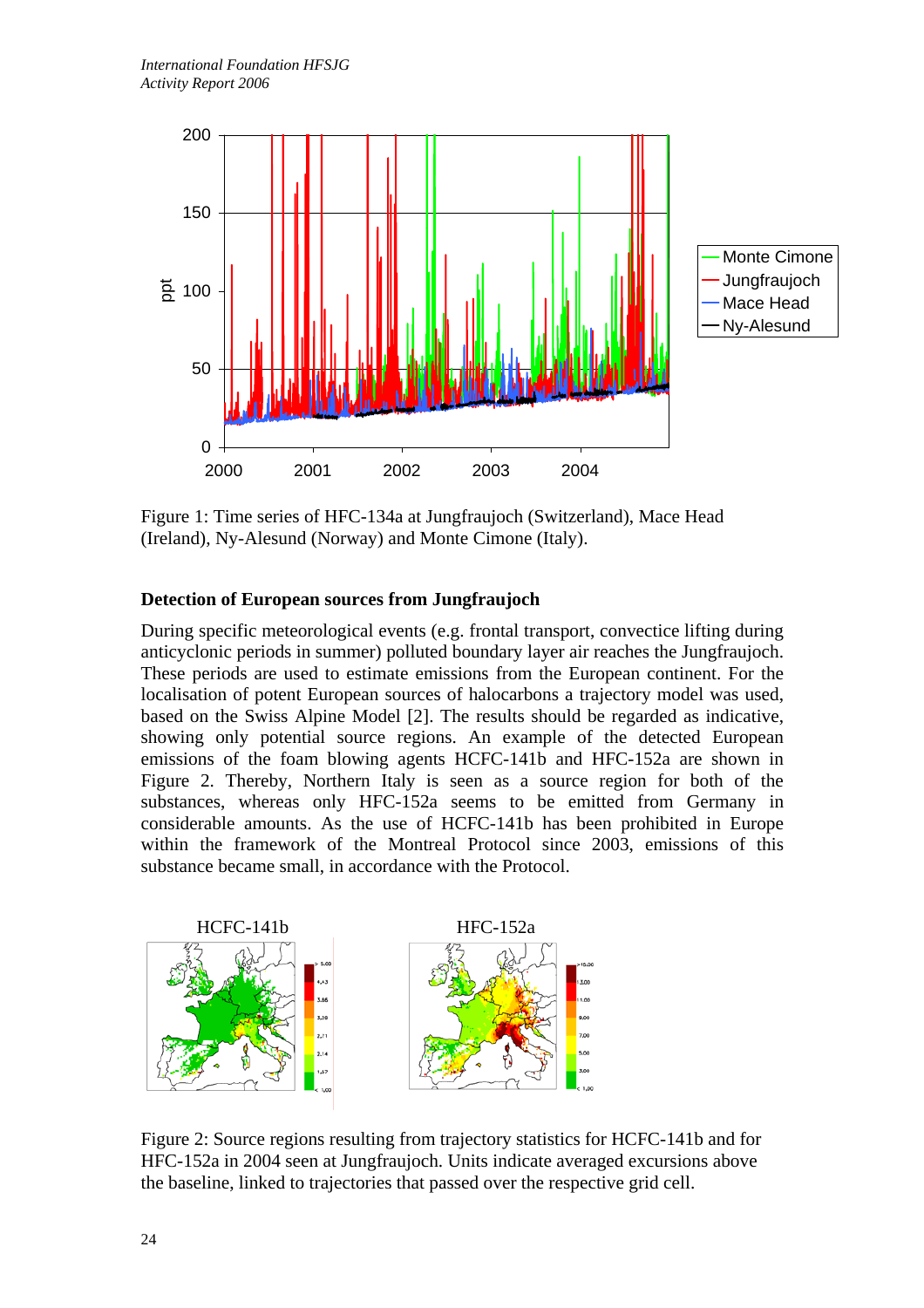# **Future plans**

In the future the long-time data series for the non- $CO<sub>2</sub>$  greenhouse gases will be used to assess European emissions down to a regional level. This will be achieved by expanding the already existing analyses of the data from Jungfraujoch by merging the data with that of other stations in the SOGE network. This work will be in assistance of the Kyoto Protocol and the verification of greenhouse gas emissions declared by European countries.

- 1. IPCC, *Climate Change 2001: The Scientific Basis, ed. J. T. Houghton.* Cambridge University Press, Cambridge, United Kingdom and New York, NY, USA, 881pp., 2001.
- 2. Reimann, S., et al., *Halogenated greenhouse gases at the Swiss High Alpine Site of Jungfraujoch (3580 m asl): Continuous measurements and their use for regional European source allocation.* Journal of Geophysical Research-Atmospheres, 2004. 109(D5): art. no.-D05307.

#### Key words:

Air pollution, long-term measurements, halocarbons, Kyoto Protocol, Montreal Protocol

Internet data bases:

http://www.empa.ch/climate\_gases http://www.nilu.no/soge/

Collaborating partners/networks:

Bundesamt für Umwelt (BAFU)/ Federal Office for the Environment (FOEN) Global Atmosphere Watch (GAW)

SOGE (System for observation of halogenated greenhouse gases in Europe) AGAGE (http://agage.eas.gatech.edu/home.htm)

This research was financially supported by the Federal Office for the Environment (BAFU/FOEN).

Scientific publications and public outreach 2006:

# **Refereed journal articles**

Vollmer, M. K., Reimann, S., Folini, D., Porter, L. W. and Steele, L. P. (2006). First appearance and rapid growth of anthropogenic HFC-245fa (CHF2CH2CF3) in the atmosphere. Geophysical Research Letters 33 L20806 doi:10.1029/2006GL026763.

# **Conference contributions**

Steinbacher M., Vollmer M. K., Reimann S. - Radiative forcing budget of non- $CO<sub>2</sub>$ trace gases at the high-Alpine site Jungfraujoch, Switzerland; Joint CACGP/IGAC/WMO symposium 'Atmospheric Chemistry at the Interfaces'; Cape Town, South Africa, September 17 – 22, 2006.

Steinbacher M., Vollmer M. K., Reimann S. - Radiative forcing budget of non- $CO<sub>2</sub>$ trace gases at the high-Alpine site Jungfraujoch; International conference in